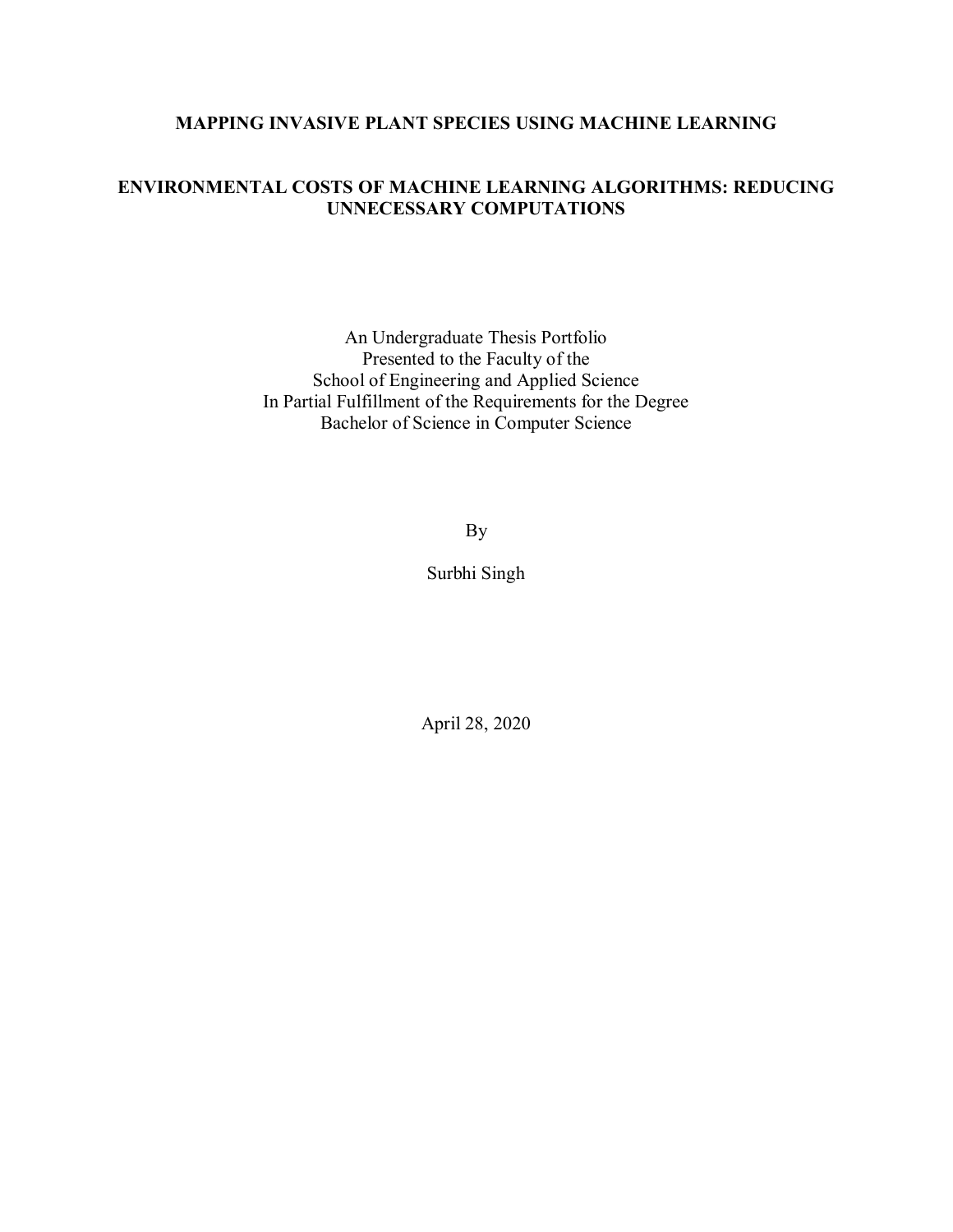#### **SOCIOTECHNICAL SYNTHESIS**

The spread of invasive plant species is currently one of the greatest epidemics facing the agricultural industry, producing a loss of \$137 billion per year in the United States alone. Due to the growth of human factors such as global travel and foreign imports, the prevalence of invasive species has risen substantially. The technical research aims to map invasive plants using remote sensing satellite imagery and machine learning algorithms. The STS research analyzes the environmental effects of training complex Machine Learning models and methods of reducing unnecessary computations. Complex models which involve iterative training and parameters often require large data centers to run on and result in large carbon emissions. The STS research is loosely coupled with the technical research as it could potentially impact the methodology used in the technical research to reduce the amount of computations performed.

The first step to mitigating the presence of invasive plant species is understanding what factors are contributing to the spread. This can be studied using convolutional neural networks, which take an image as input and determine the importance of certain features. Invasive plants species are a global epidemic, but they are especially prevalent in biodiversity hotspots such as the Chitwan Annapurna Landscape of Nepal. Three invasive plant species in this region of Nepal were studied using multiple types of imagery and convolutional neural network based architecture.

The main focus of the research was to experiment with different types of satellite images used to map species distribution. The use of pan sharpened imagery to increase the resolution of the satellite imagery was explored. Pansharpening is the merging of high-resolution panchromatic and lower resolution multispectral imagery for the creation of a single-high resolution image. This technique is used by most mapping software such as google maps. This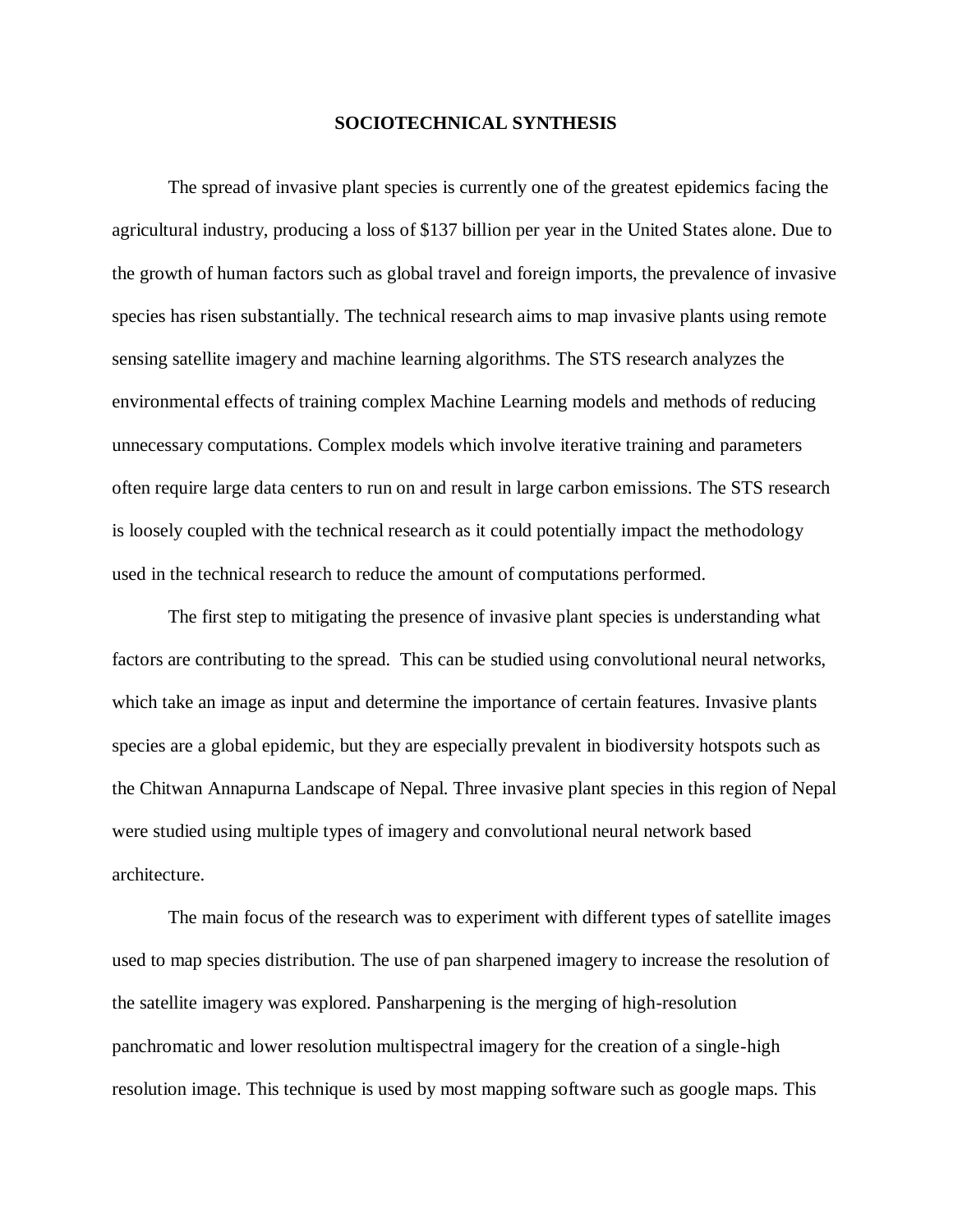process was applied to all of the Nepal satellite imagery and the models were retrained to determine if these images provided better predictions for the spread of invasive plant species. Improvements in prediction accuracy were seen as a result of pansharpening the satellite imagery.

Machine Learning is a subset of Artificial Intelligence (AI), which is the broader concept of intelligent machines. While AI has become a very popular tool in solving today's problems, most people fail to acknowledge the environmental impacts of training such computationally expensive algorithms. These financial and environmental costs are much higher in research which requires retraining of model architecture and parameters. AI models are usually trained using data centers, which are large contributors to carbon emissions. A novel idea was proposed by researchers at the Allen Institute known as Green AI. Green AI includes novel research which is environmentally friendly and is considerate of the amount of resources required. Red AI is the opposite; computationally expensive and often sacrifices large amounts of efficiency for small accuracy gains.

Pacey's Triangle was used to investigate the barriers to developing more efficient and environmentally friendly algorithms which aim to reduce unnecessary computations. Perhaps the largest barrier to Green AI adoption is the cultural aspect of AI conferences. The pressure to get a paper accepted into a top conference or publish drives researchers to excessively train models, disregarding the computational costs. This research explored methods of changing this culture by requiring researchers to report efficiency and computational costs in addition to just accuracy to top AI conferences.

Current Machine Learning researchers are blindly wasting numerous computing resources on redundant training, with little to no accuracy gains. This research does not dismiss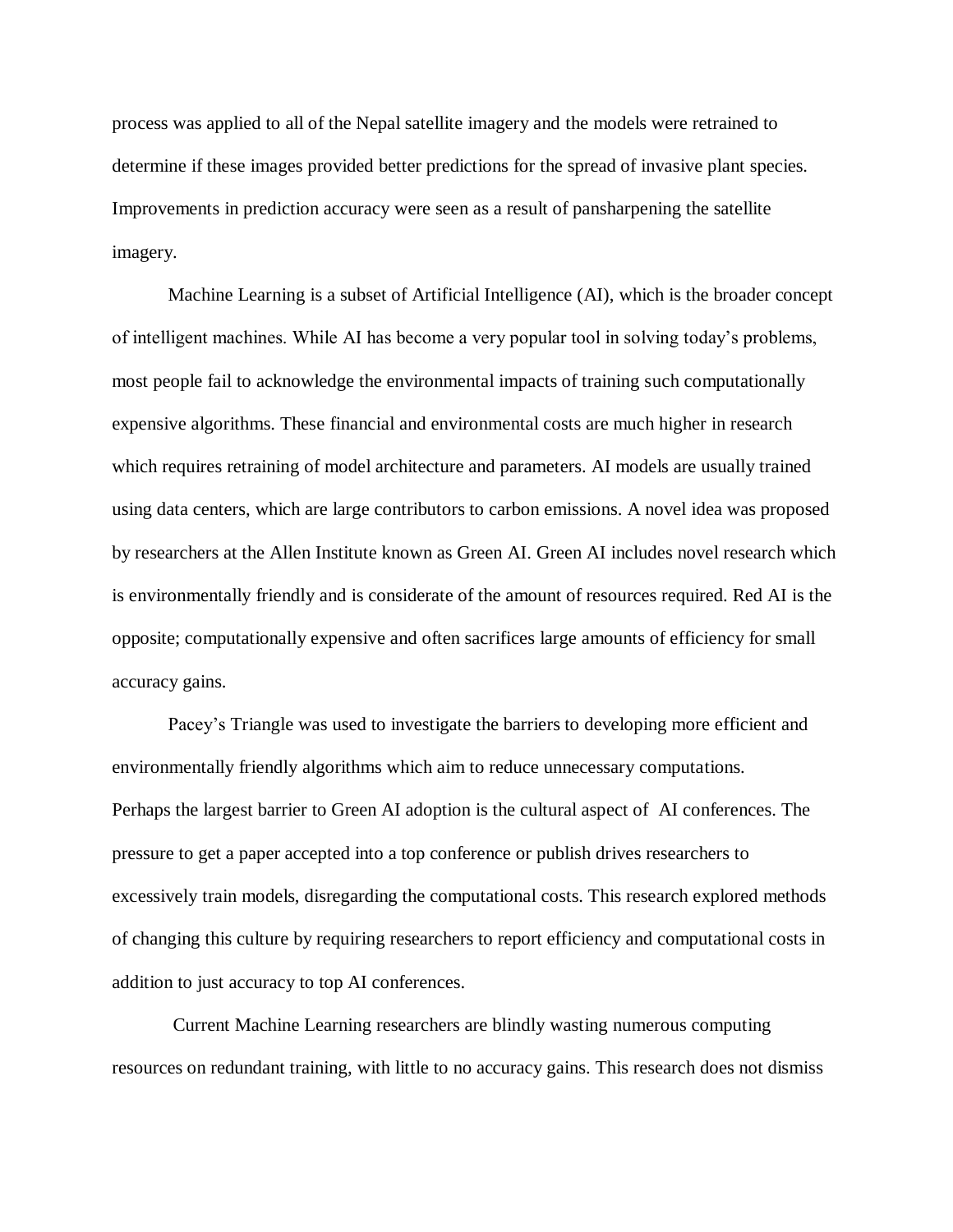the importance of computing intensive algorithms, but instead urges researchers to take a holistic view and not sacrifice some areas for minor improvements in others. While Machine Learning has endless potential to solve problems such as mitigating the spread of invasive plant species, the environmental impacts of training such large algorithms could soon become dangerous unless new methodology is adopted by researchers.